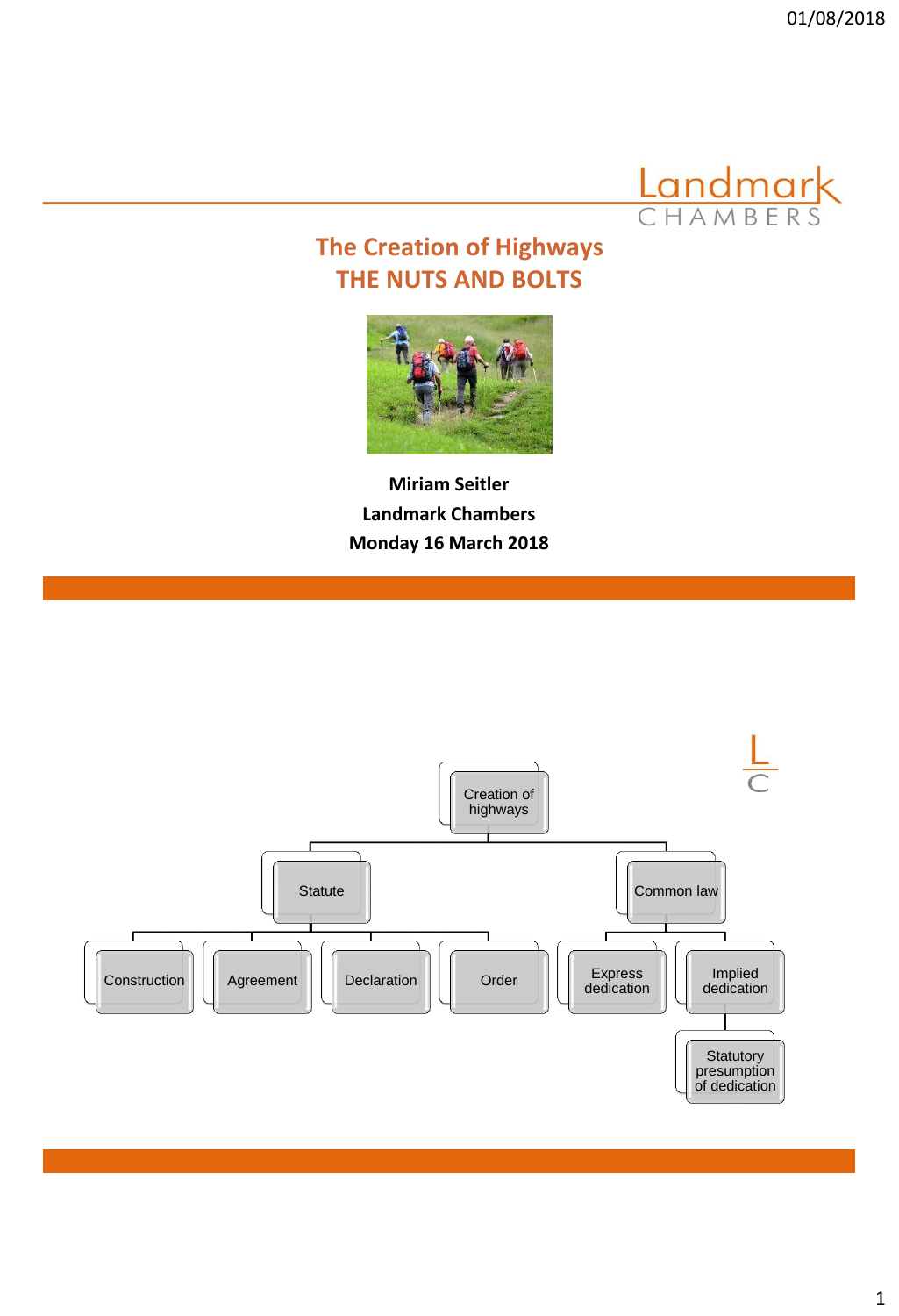#### **Creation of highway by statute: Highways Act 1980**

- Construction: s.24 gives the Minister and local highway authority the power to construct highways;
- Agreement: s.38 gives local highway authority the power to agree with person having necessary capacity to dedicate the land as highway. S.25 gives powers in respect of footpaths, bridleways and restricted byways – public path creation agreement;
- Declaration: s.34 by declaration of County Council, Metropolitan District Council or London Borough Council in respect of a street that is not yet a highway;
- Order: s.26 in respect of footpaths, bridleways and restricted byways public path creation order.

#### **Creation of highway at common law**

**The essential elements** 



- Intention to divest himself forever of right to exclude public from lawfully using highway
- Dedication to public at large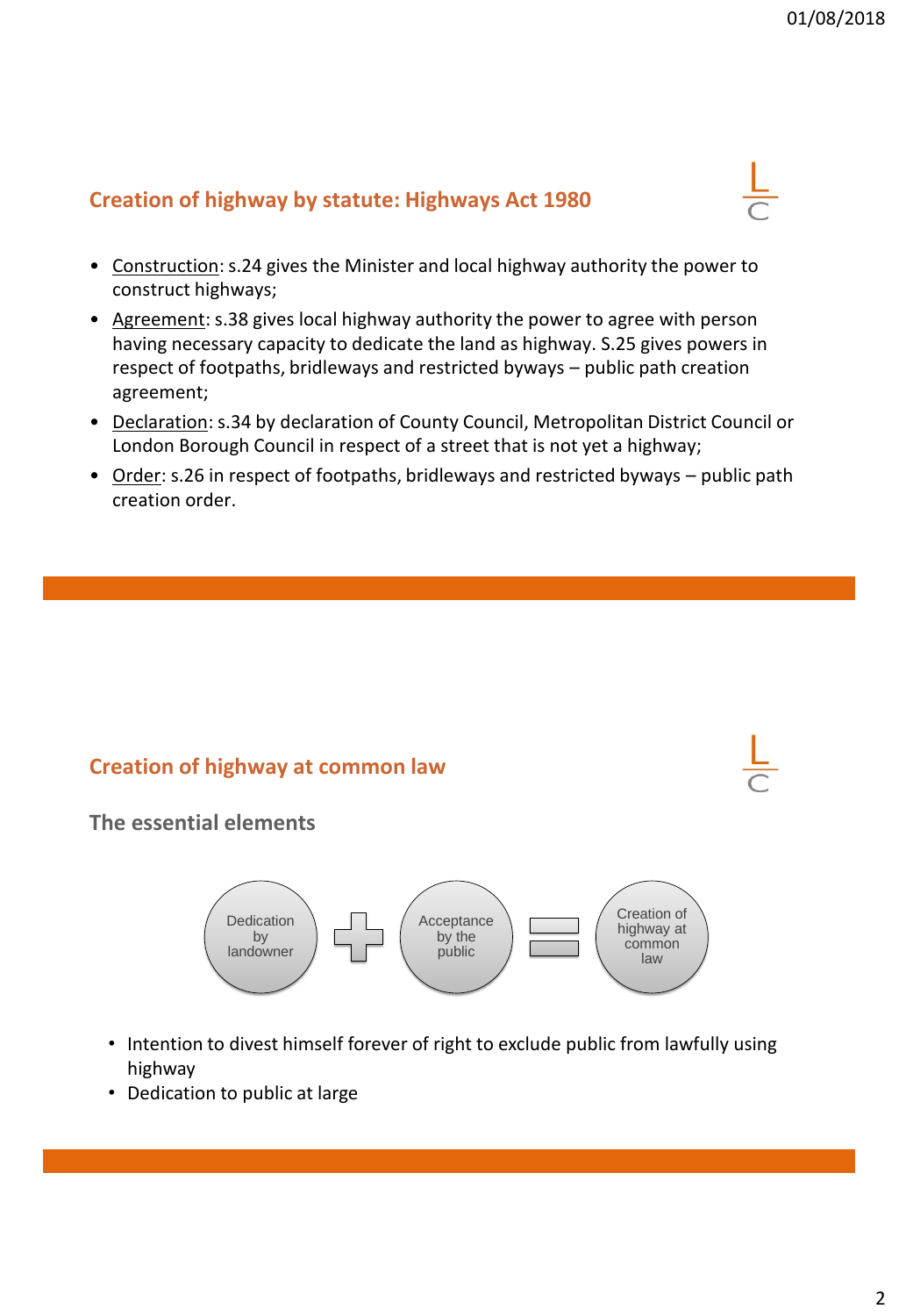

**A limited dedication**

- Dedication can be limited to certain modes of passage
- Greater rights of dedication are generally deemed to include lesser rights
- Dedication cannot be limited to a certain category of person
- Dedication must be in perpetuity
- Dedication can be subject to some reservation of landowner's rights or subject to some physical obstruction or restriction

#### **Creation of highway at common law**

**Capacity to dedicate**

- Lessees: no capacity to expressly dedicate highway (without the concurrence of freehold owner) because do not have power to bind in perpetuity.
- Public bodies: yes, subject to any incompatibility with the purposes for which the public body was created.
- Crown: yes.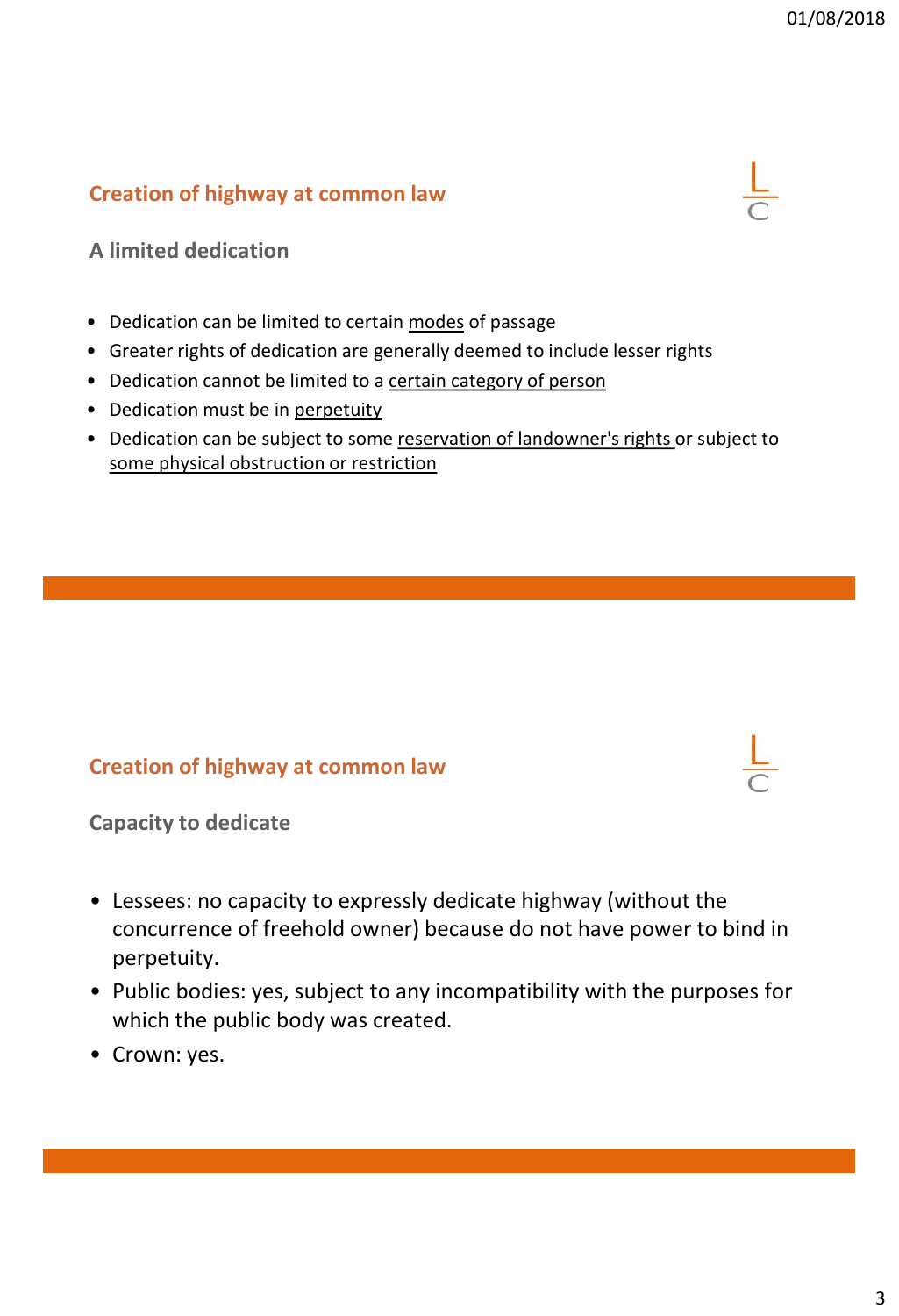**Natural Environment and Rural Communities Act 2006, s.66**

- *(1) No public right of way for mechanically propelled vehicles is created after commencement unless it is*
	- *(a) created (by an enactment or instrument or otherwise) on terms that expressly provide for it to be a right of way for such vehicles, or*
	- *(b) created by the construction, in exercise of powers conferred by virtue of any enactment, of a road intended to be used by such vehicles.*
- $\rightarrow$  dedication by virtue of use for mechanically propelled vehicles is no longer possible

#### **Creation of highway at common law**

**Natural Environment and Rural Communities Act 2006, s.67**

*(1) An existing public right of way for mechanically propelled vehicles is extinguished if it is over a way which, immediately before commencement–*

*(a) was not shown in a definitive map and statement, or*

*(b) was shown in a definitive map and statement only as a footpath, bridleway or restricted byway.*

*But this is subject to subsections (2) to (8).*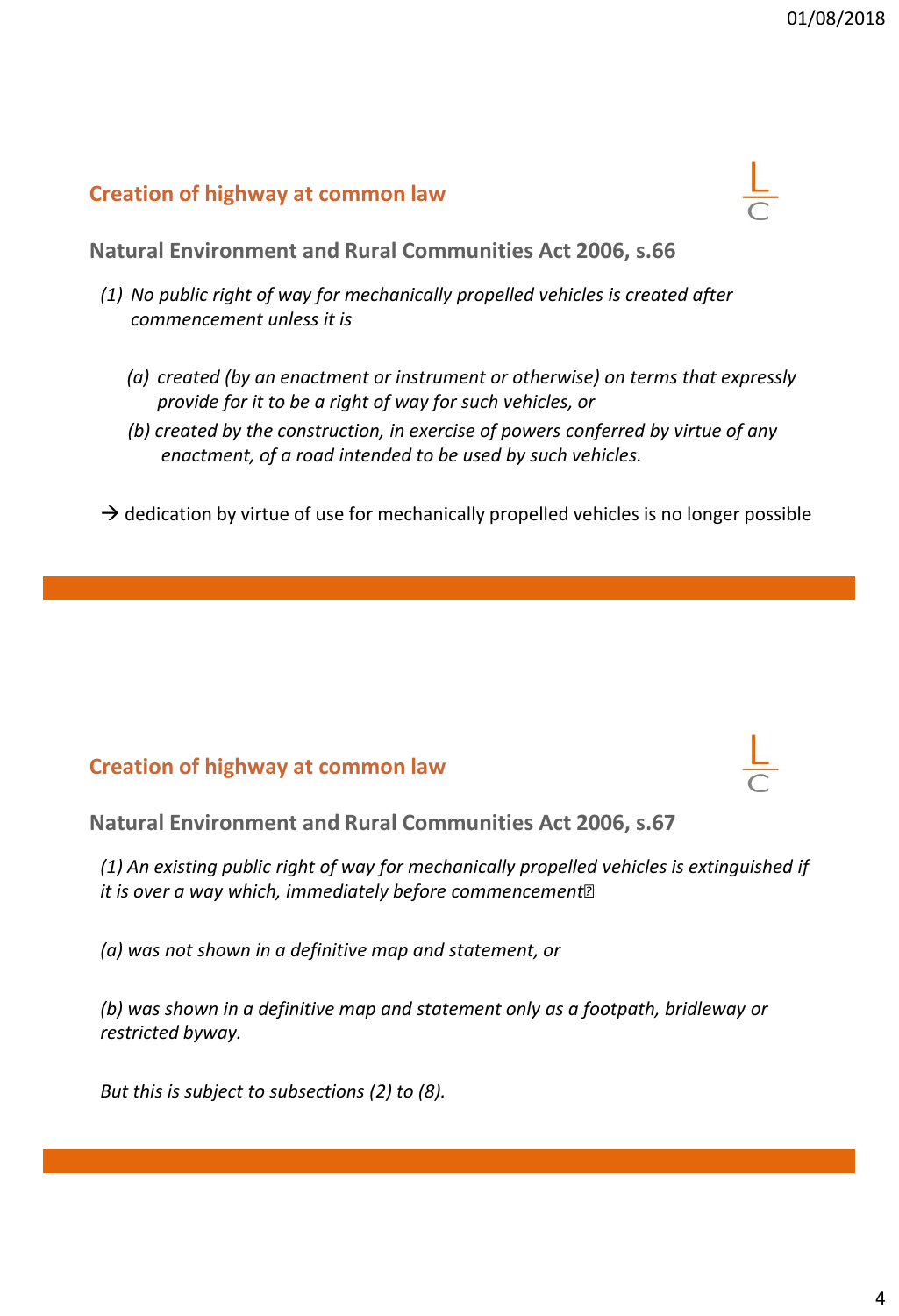

**Natural Environment and Rural Communities Act 2006, s.67**

*(2) Subsection (1) does not apply to an existing public right of way if– …*

*(b) immediately before commencement it was not shown in a definitive map and statement but was shown in a list required to be kept under section 36(6) of the Highways Act 1980 (c. 66) (list of highways maintainable at public expense)*

#### **Creation of highway at common law**

**Natural Environment and Rural Communities Act 2006, s.67**

*Fortune v Wiltshire Council* [2013] 1 WLR 808

- A list that was not fully compliant with s.36(6) still sufficed;
- This was despite the fact that the list might be defective, need correcting or omit necessary information;
- An electronic database sufficed as a list "in writing deposited at the authority's offices."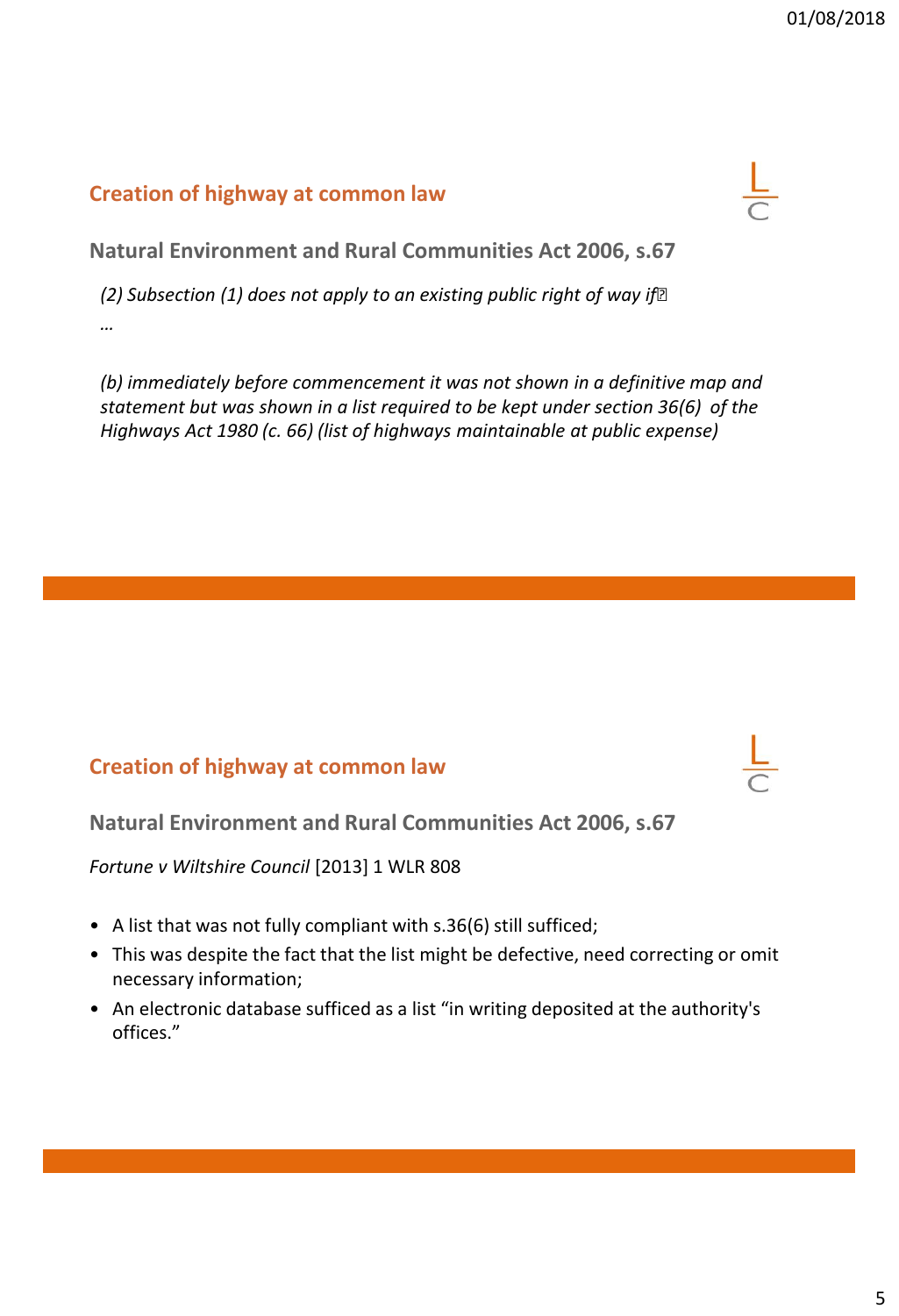

- Look at the character and use of the way
- Nec clam, nec vi, nec precario
- No particular period of use
- Imply an intention to dedicate in the landowner
- Burden of proof is on the person asserting that there has been such dedication
- Can one show implied dedication as against lessee? Acquiescence of the freehold owner needs to be shown, which can be challenging.

#### **Creation of highway at common law**

**Statutory presumption**

• Section 31(1), Highways Act 1980:

*" Where a way over any land, other than a way if such a character that use of it by the public could not give rise at common law to a presumption of dedication, has actually been enjoyed by the public as of right and without interruption for a full period of 20 years, the way is to be deemed to have been dedicated as a highway unless there is sufficient evidence that there was no intention during that period to dedicate it"*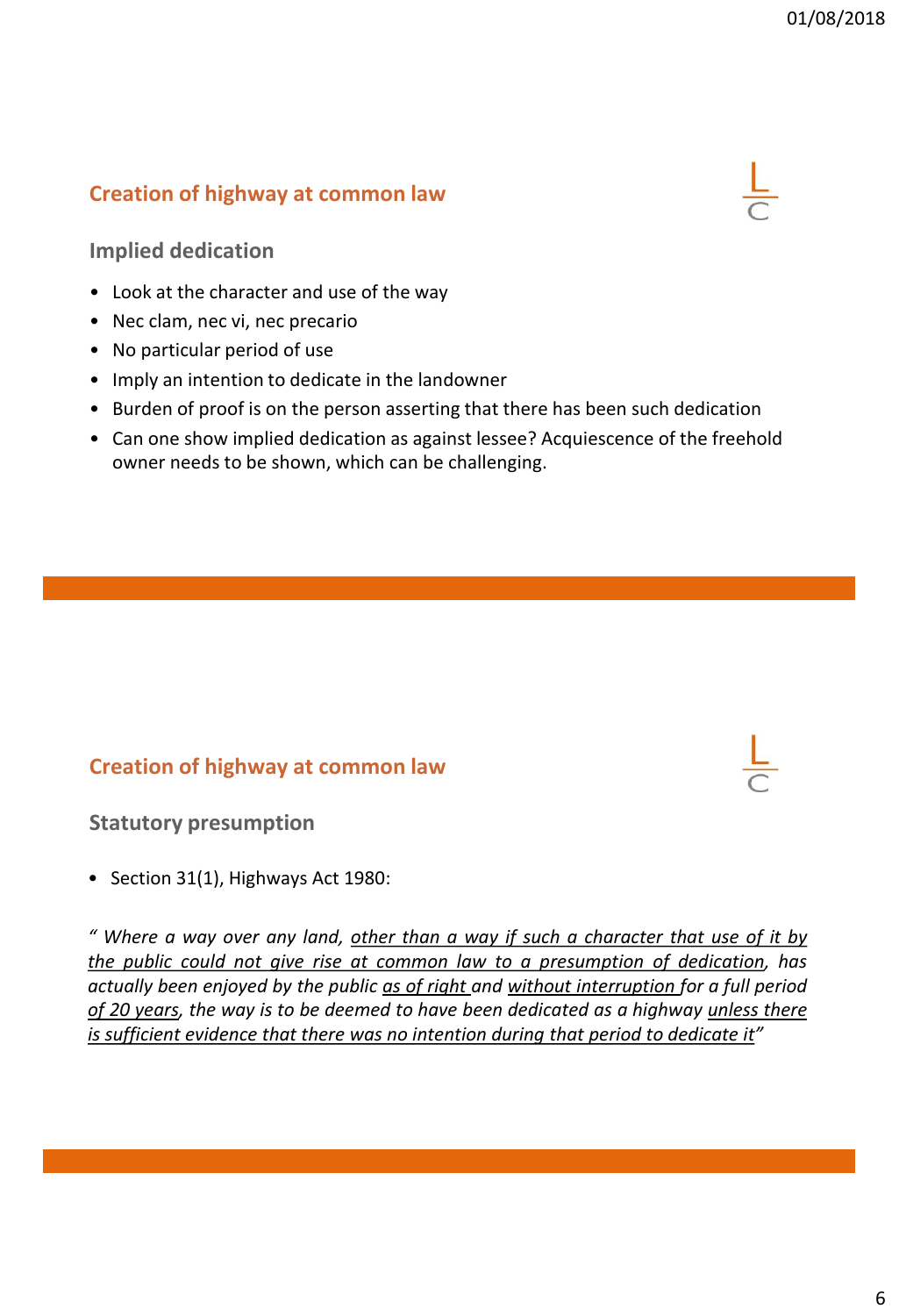**Statutory presumption: a way of such a character that use of it by the public could not give rise at common law to a presumption of dedication**

• *Kotegaonkar v Secretary of State for the Environment, Food and Rural Affairs* [2012] EWHC 1976: start and end points of the path were on private land.

#### **Creation of highway at common law**

**Statutory presumption: as of right**

- Subjective understanding of the user is not determinative: *R v Oxfordshire CC ex p Sunningwell PC* [1999] 3 WLR 160
- Acquiescence is the key idea
- Nec vi, nec clam, nec precario: *R(Lewis) v Redcar* [2010] UKSC 11
- The use of the way does not itself have to be lawful: *Bakewell Management Ltd v Brandwood* [2004] 2 All ER 305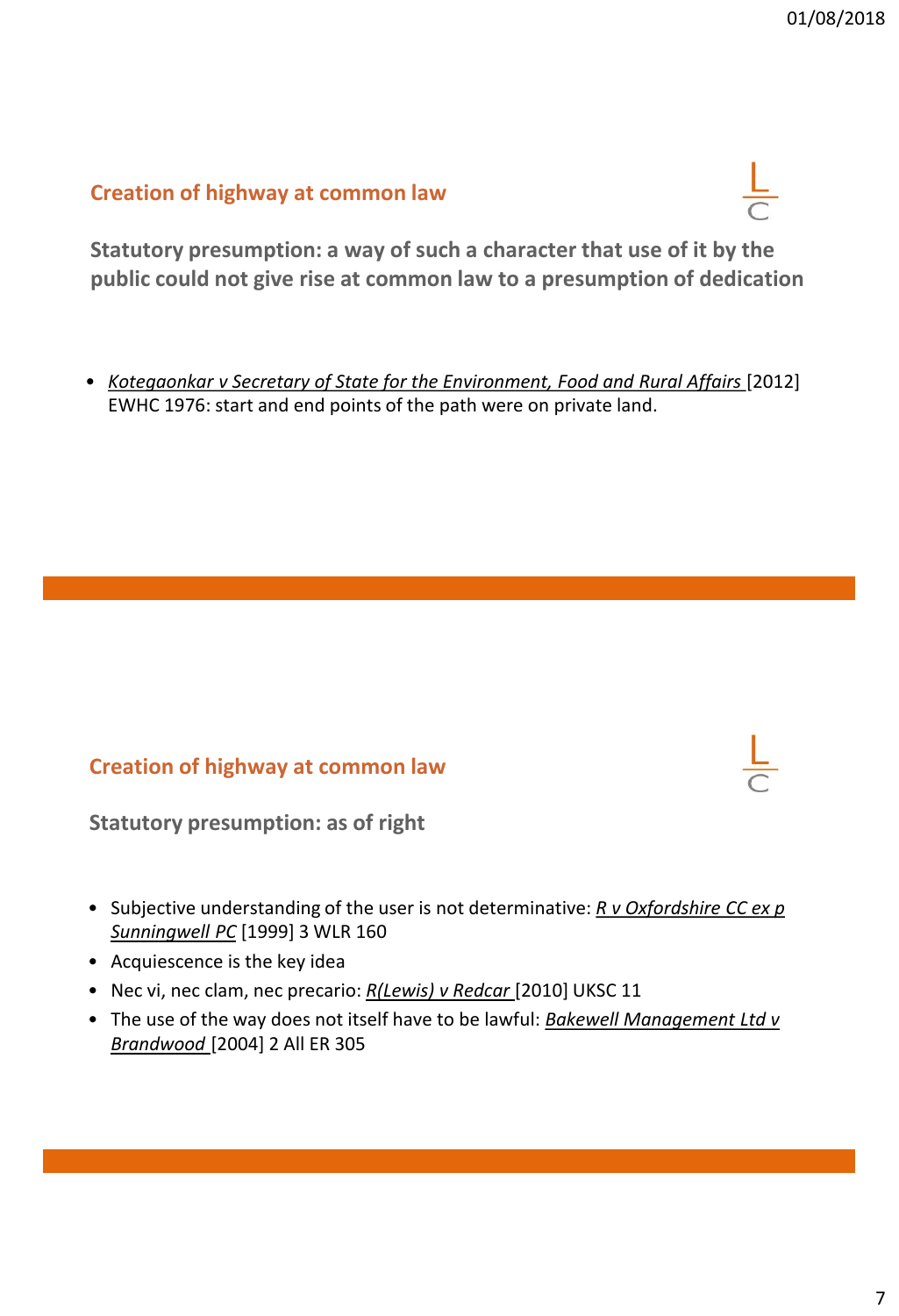**Statutory presumption: nec vi**

- Obviously includes removing physical obstacles to entry and/or passage.
- Can "vi" extend to usage in the face of verbal protests or signs/notices by the landowner?
- Yes, in the easements context.
- Yes, in the town and village green context.

## **Creation of highway at common law**



- *Lewis v Thomas* [1950] 1 KB 438
- Some positive and physical act (by landowner) preventing the exercise of the alleged right of way
- Intention not necessary, but can be a factor relied upon
- Not necessary to show that any person's use has in fact been interrupted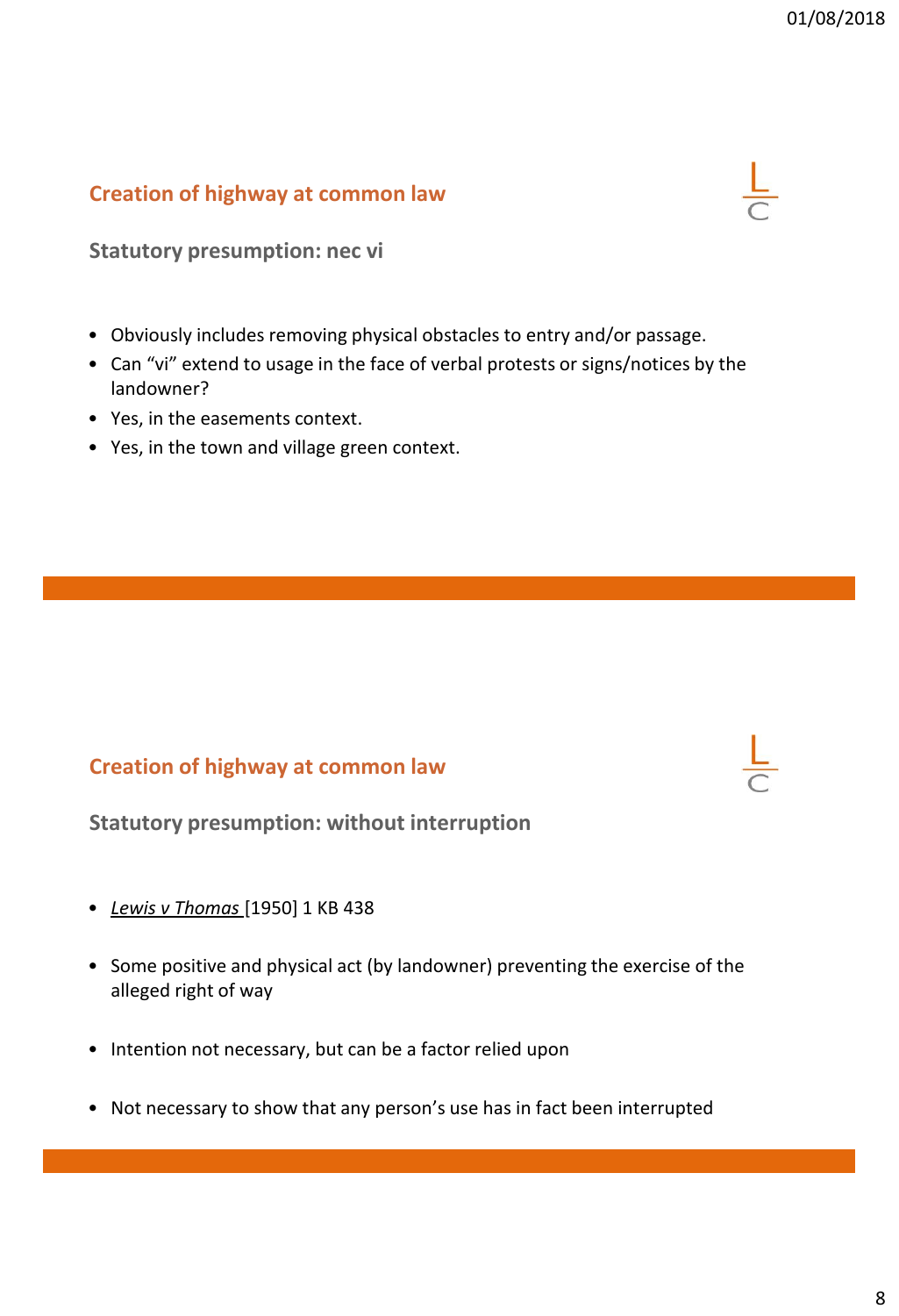**Statutory presumption: bringing into question the right of the public to use the way**

- The process of making an application for inclusion as a public path in the Definitive Map is capable of bringing the right into question
- Note the overlap between acts bringing right into question, acts of interruption and evidence showing a contrary intention: *Godmanchester Town Council v Secretary of State for Environment, Food and Rural Affairs* [2007] UKHL 28

#### **Creation of highway at common law**

**Statutory presumption: contrary intention**

#### *Godmanchester Town Council v Secretary of State for Environment, Food and Rural Affairs* [2007] UKHL 28:

- "intention" meant what the relevant audience, namely the users of the way, would reasonably have understood the landowner's intention to be;
- The test was objective: the reasonable user would have to understand that the landowner was intending to disabuse him of the notion that the land was a public highway;
- The phrase "during that period" in the proviso to s.31(1) meant "at some point during that period". The intention not to dedicate did not have to be continuously demonstrated for the whole 20-year period.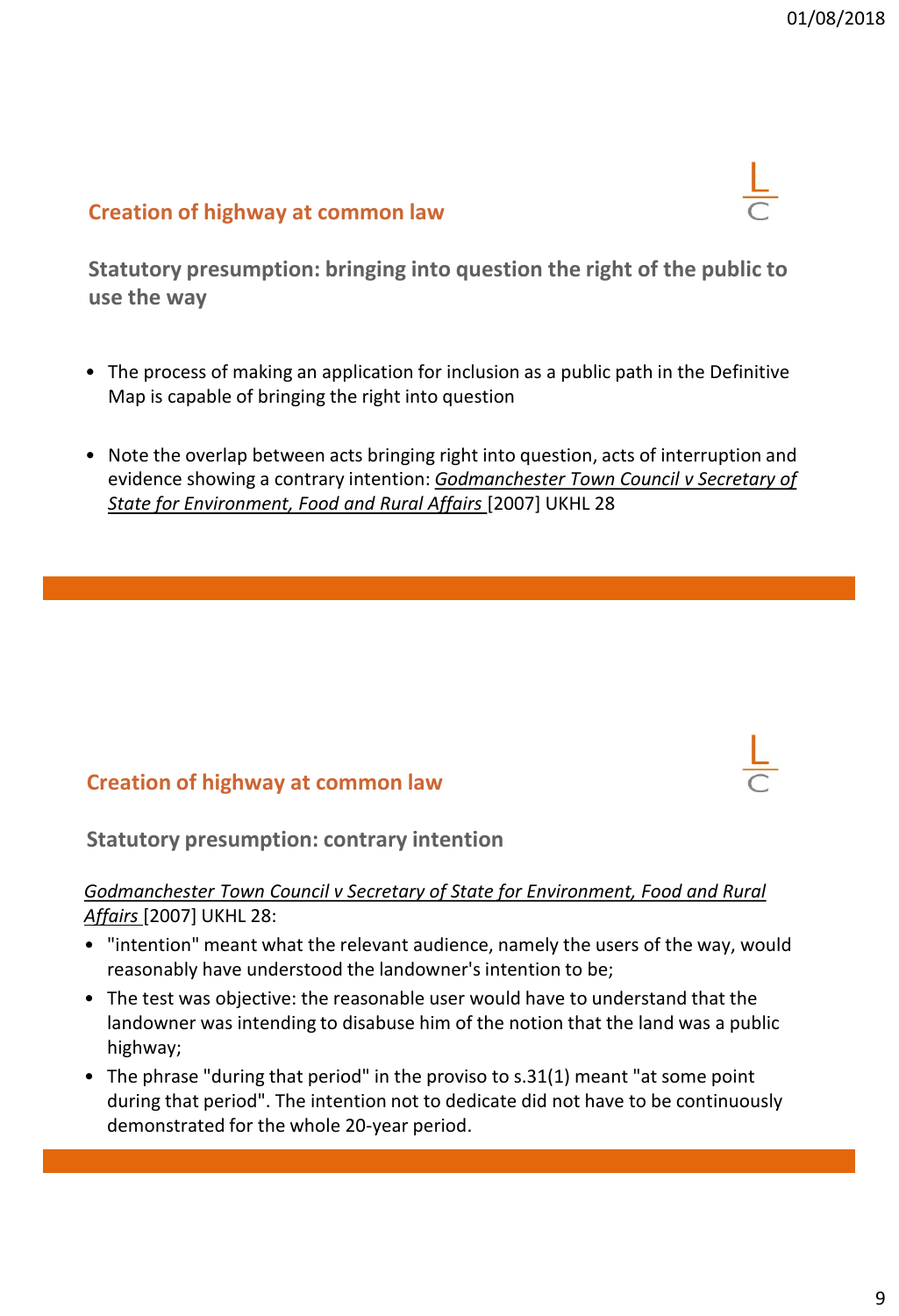

**Landowner's protections: notices – s.31(3)**

- Erection of visible notice inconsistent with dedication as a highway
- Sufficient evidence of intention to dedicate as a highway
- If notice is torn down or defaced, landowner can give notice to the appropriate council. This amounts to sufficient evidence of contrary intention.
- *Burrows v Secretary of State for the Environment, Food and Rural Affairs* [2004] EWHC 132: notice must have been erected on authority of landowner but does not need to have been in place for full 20 years
- "in the absence of proof of a contrary intention"

## **Creation of highway at common law**

**Landowner's protections: deposited maps and statements– s.31(6)**

- Landowner deposits with Council a map of his land with statement of ways that have been dedicated over it
- Prescribed form
- Declarations (in prescribed form) at 20 year intervals that no additional rights of way have been dedicated
- Sufficient evidence to rebut presumption
- NB. "in the absence of contrary intention " $\rightarrow$ burden thrown back on the person claiming the way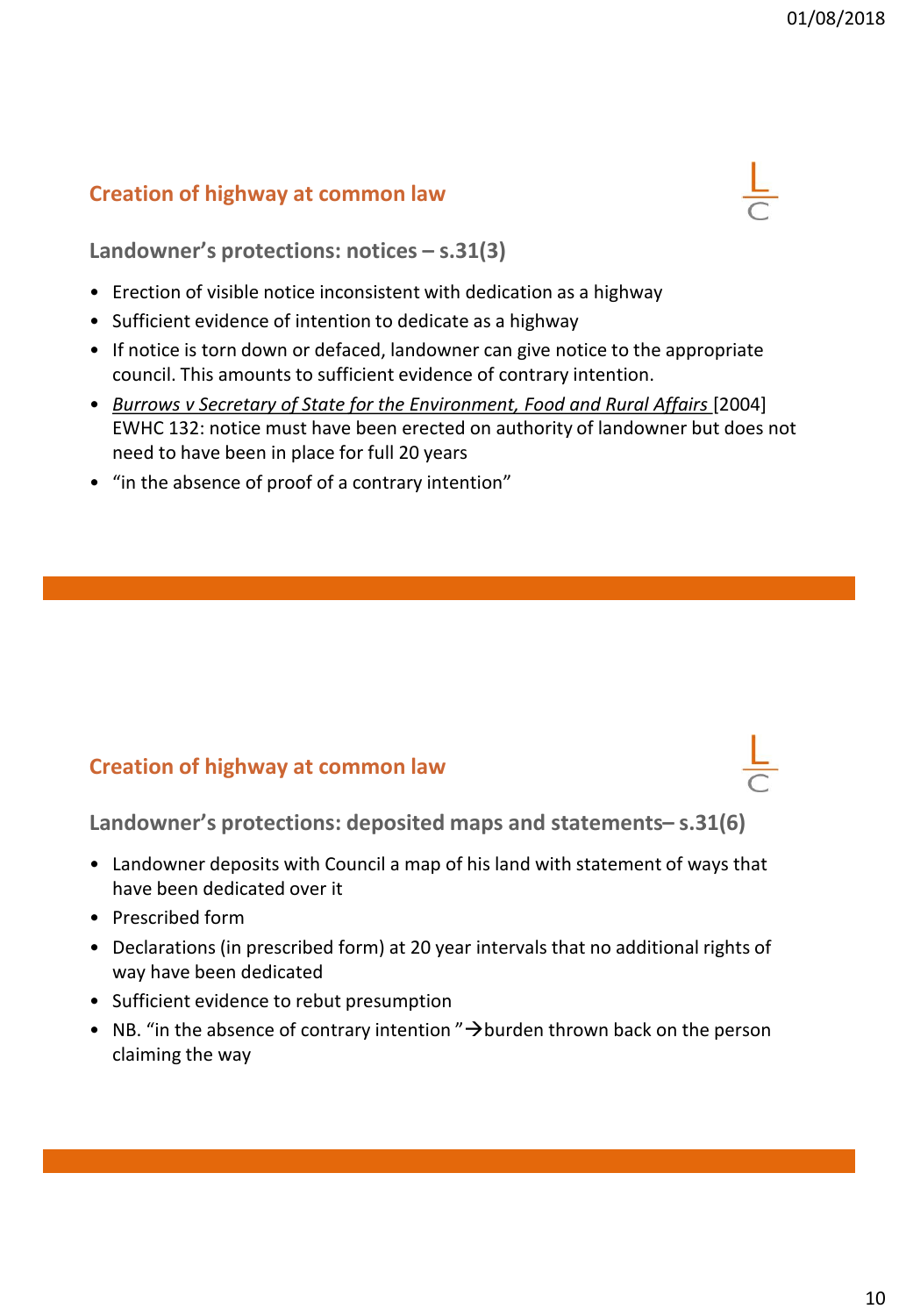**Evidence of dedication**

• Section 32, Highways Act 1980

*A court or other tribunal, before determining whether a way has or has not been dedicated as a highway, or the date on which such dedication, if any, took place, shall take into consideration any map, plan or history of the locality or other relevant document which is tendered in evidence, and shall give such weight thereto as the court or tribunal considers justified by the circumstances, including the antiquity of the tendered document, the status of the person by whom and the purpose for which it was made or compiled, and the custody in which it has been kept and from which it is produced.*

#### **Creation of highway at common law**

**Evidence of dedication**

- Definitive Map=conclusive evidence of highway status: Wildlife and Countryside Act 1981, section 56
- Records of Quarter Sessions
- Up to date list of streets maintainable at public expense
- Inclosure awards and plans
- Ordnance survey maps
- Tithe maps
- Maps prepared for purpose of Finance Act 1910